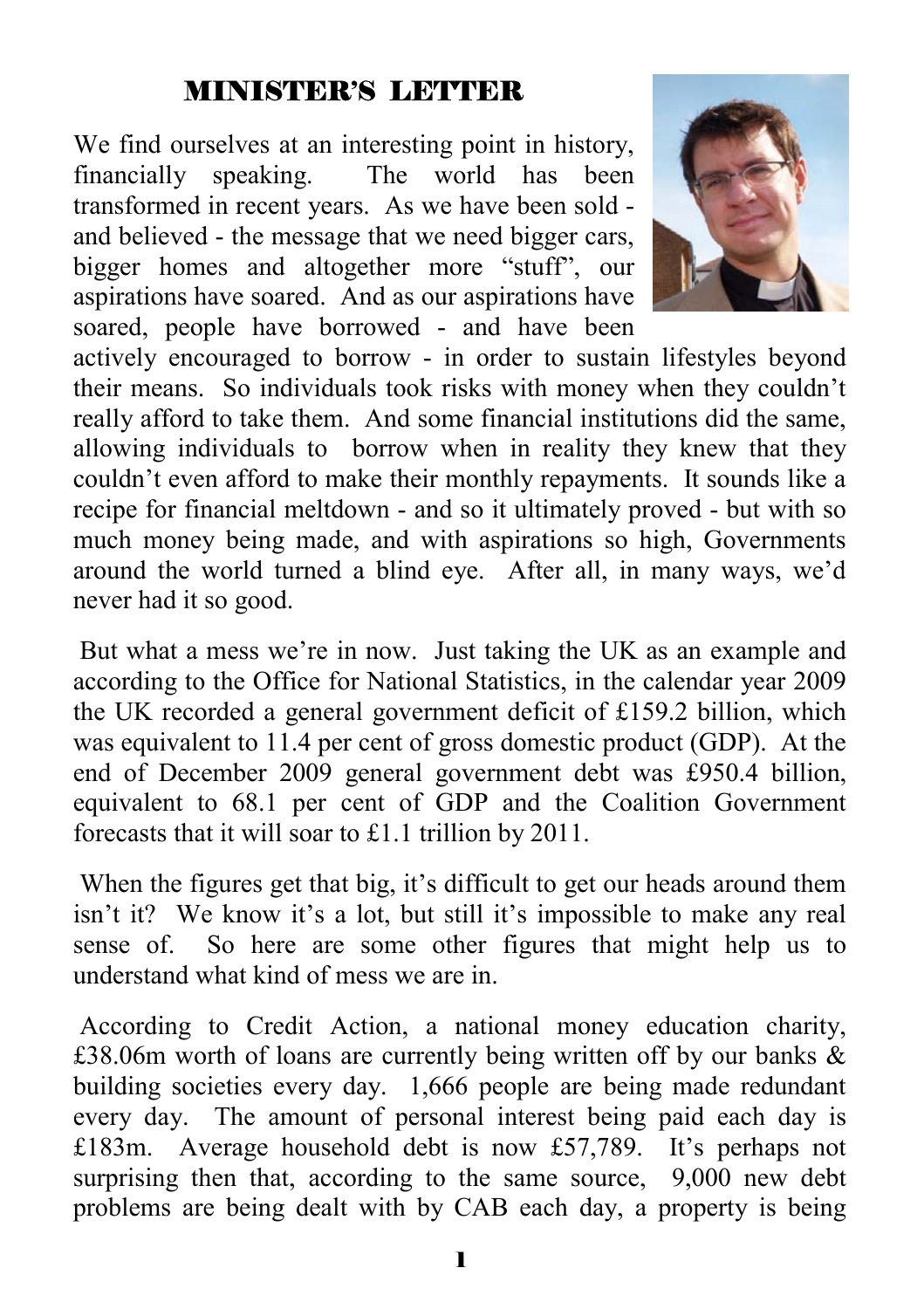repossessed every 14 minutes and someone will be declared insolvent or bankrupt every 3.78 minutes.

 We can blame the bankers - and certainly having to bail out the banks has undoubtedly increased the deficit enormously - but surely we have to take some personal responsibility as well. We've fallen for the narrative that says that we need more stuff, that more stuff will make us happier, and we've been quick enough to take the credit when it's been on offer when deep down we've known that we couldn't really afford it. And we're in a mess.

The question is, what to do? And again we're being sold a narrative. Well, two narratives actually. One says that we need to cut the deficit quickly in order to avoid the soaring borrowing costs (that's interest payments to you and me) and send out a clear signal to the financial markets that not only do we have a plan as a country, but it's a good one and one that'll ensure that the UK remains a safe bet for future investment and growth. The other narrative is that to seek to cut the deficit too quickly is counter-productive and will see jobs lost and growth undermined. This narrative offers an alternative based on boosting jobs and growth and a steadier deficit reduction.

 The question is, which narrative should we believe? And the problem is, and it's the same problem that people faced when listening to the prophets of old, we'll only discover who's been telling us the truth after the event.

 But at a time when so many people are facing such economic hardship, it's perhaps especially important to listen to those prophetic voices that have stood the test of time: voices of such people as Amos and Jesus, voices that have spoken out on such issues, to hear what they have to say to us.

 How we view money, is hugely important says Amos. How we use our possessions is key says Jesus. Amos launches a blistering attack on the money-makers of his day (Amos 8: 4-7). Highly critical of those so motivated by money and the desire to make more of it that they fiddle the books, engage in mis-selling he accuses them of trampling on the poorest and most vulnerable in society and, in God's eyes, Amos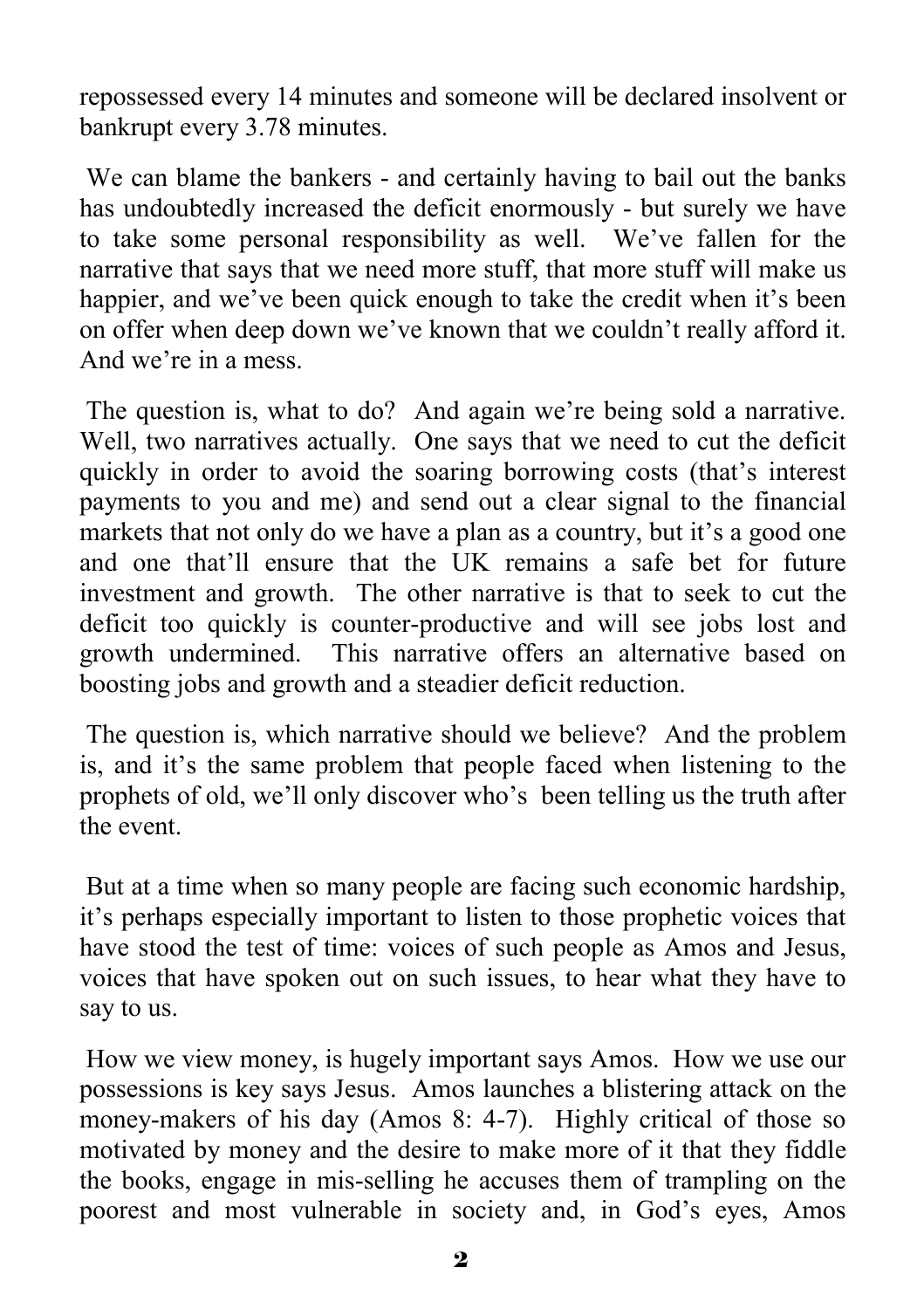declares, this is pretty much unforgivable. Amos leaves us in no doubt, God's bias is to the poor.

 Jesus, speaks on more than one occasion of the need for his followers to sell their possessions and give the money to the poor. The gospel is 'good news' to the poor precisely because it calls for a redistribution of wealth.

 None of this helps us as we seek to make sense of the current economic situation and as we try to choose between the narratives being offered to us about the required course of action to reduce the deficit.

 On the one hand, it was frequently the case with the prophets that the one who painted the gloomiest picture of the future was ultimately proved right. That might lead us to believe that hard, swift and deep cuts now are indeed the order of the day.

 On the other hand, one of Jesus' stories (Luke 16: 1-13) seems to indicate that those accused of squandering wealth in the past may well yet prove to be shrewdest managers in a crisis and that offering incentives now may well be the best path to future security.

 What we can be sure of, however, is that each and every one of us needs to take responsibility for the way in which we use both our money and our possessions, and take very, very seriously indeed the Biblical instruction to sell our possessions and give alms.

 It's a radically different narrative to that we've been sold and bought into in recent years, of course. But it's one of the most consistent, persistent and insistent narratives found in our scriptures. And it reminds us that as a society, as individuals and, perhaps most especially as the Church, we'll ultimately be judged, in God's eyes, on how we treat the poor.

May God help us all.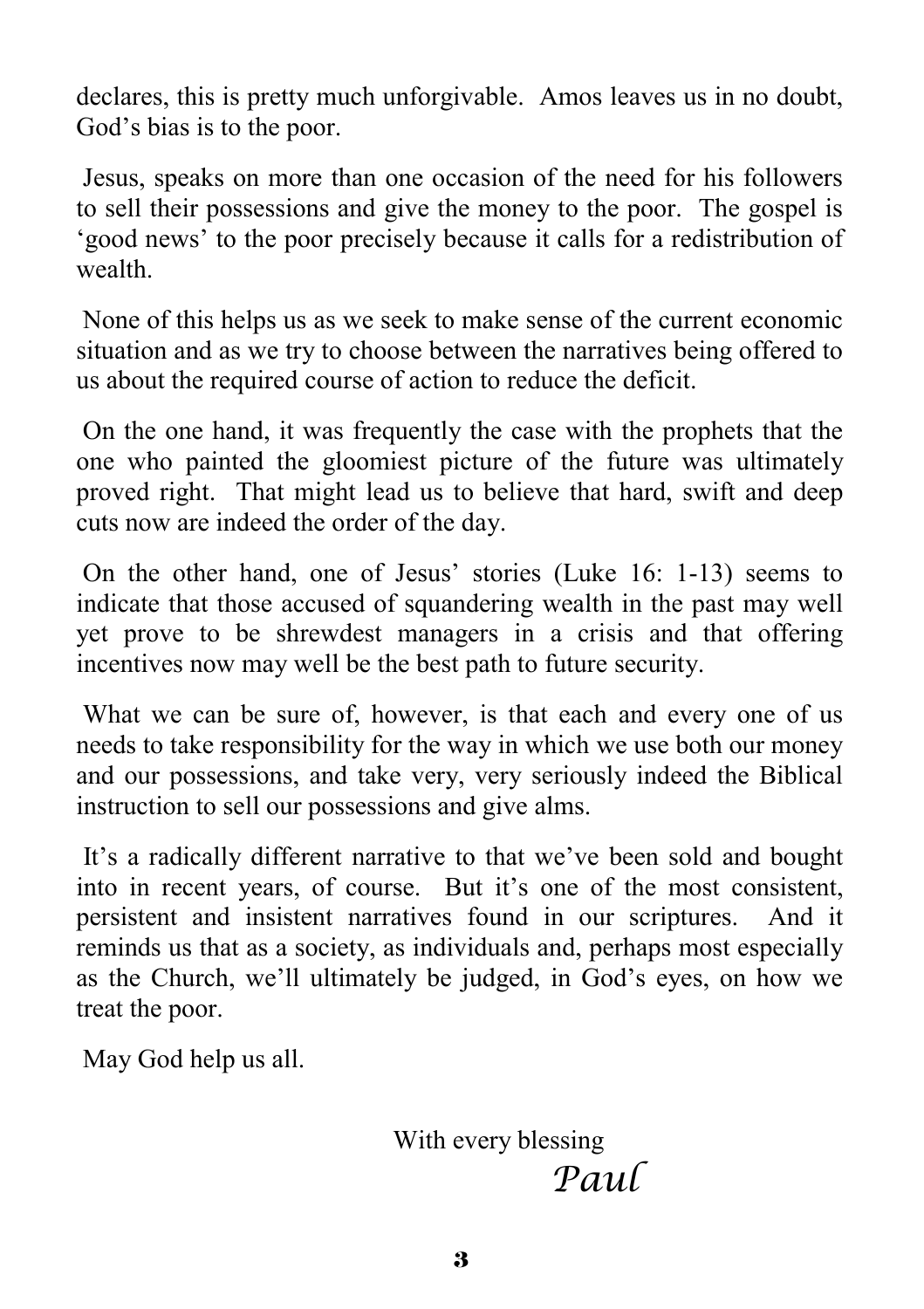### God Answers Prayers



Imagine two young women, arrested and tried, mindful of living in a land where the death penalty can be handed down for leaving Islam. But strengthened by the prayers, the women courageously choose to stick by their faith in Jesus.

 Maryam Rostampour and Marzieh Amirizadeh Esmaeilabad did exactly this. They faced trial in Iran's highest level court, suffered solitary confinement, deteriorating health and disturbing events in prison.

 In March 2009 their homes were searched and their Bibles and other personal items were confiscated. They were interrogated and subjected to sleep deprivation. Later that year they were tried in a court usually reserved for military trials and anti-state crimes.

 After persistent prayer, they were conditionally released in November 2009 while waiting for a further hearing in a lower level court. By then they had experienced poor health and psychological distress in the infamous Evin prison in Tehran.

 Maryam and Marzieh's confidence was strong as they entered court again this April. They made a firm decision to stand by their Christian faith no matter how tough the opposition in court. Thousands of Christians worldwide, who supported them with prayer, eagerly awaited the outcome. There was a news blackout - no clear information for a number of weeks about what had happened. Then finally news came flooding through of their full acquittal! Once again, the power of prayer was undeniable.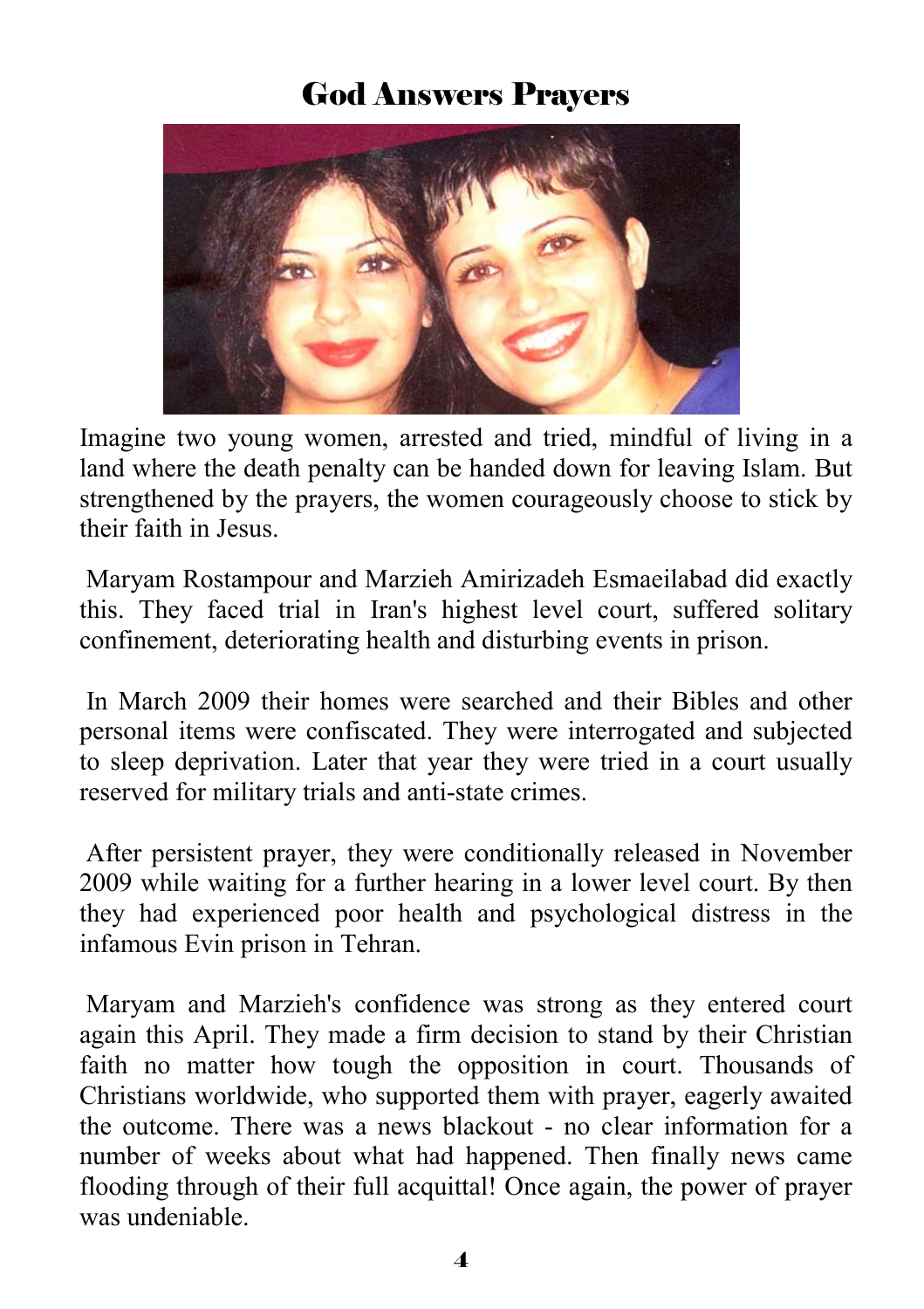Speaking soon after the trial, Marzieh said "we are most grateful to everyone who prayed for us ... I have no doubt that God heard the prayers of His people." With great confidence in the providence of God, Maryam added, "I believe our arrest, imprisonment and subsequent release were in the timing and plan of God, and it was all for His glory. But the prayers of people encouraged and sustained us throughout this ordeal"

 Prayer makes the greatest difference, and is not the 'least' you can do it's often the most! Please continue to pray for their full recovery, emotionally, physically and spiritually.

 Get involved in the International Day of Prayer for the Persecuted Church (IDOP) in November and see for yourself the difference we can make!

 $< 0 > -$ 

*This article is taken from September issue of Response. With thanks to Joyce Plant* 



SIGMA CHRISTMAS PRODUCTION

SIGMA are now meeting every Sunday between 4.00 to 5.30pm at Martin Way Methodist Church for rehearsals of their Christmas musical called 'The Greatest Show On Earth' , to be performed at the church on December 18th and 19th.

SIGMA is a Greek letter meaning 'All things coming together' The group is made up of mixed ages and is a mixed medial creative art group (singing, dance, drama, musical, instruments, back stage), So if you enjoy singing/acting/dancing, please come and join us.

For more information please contact Anne Conquest. Tel no: (020) 8942 7147 or Email aconquest@btinternet.com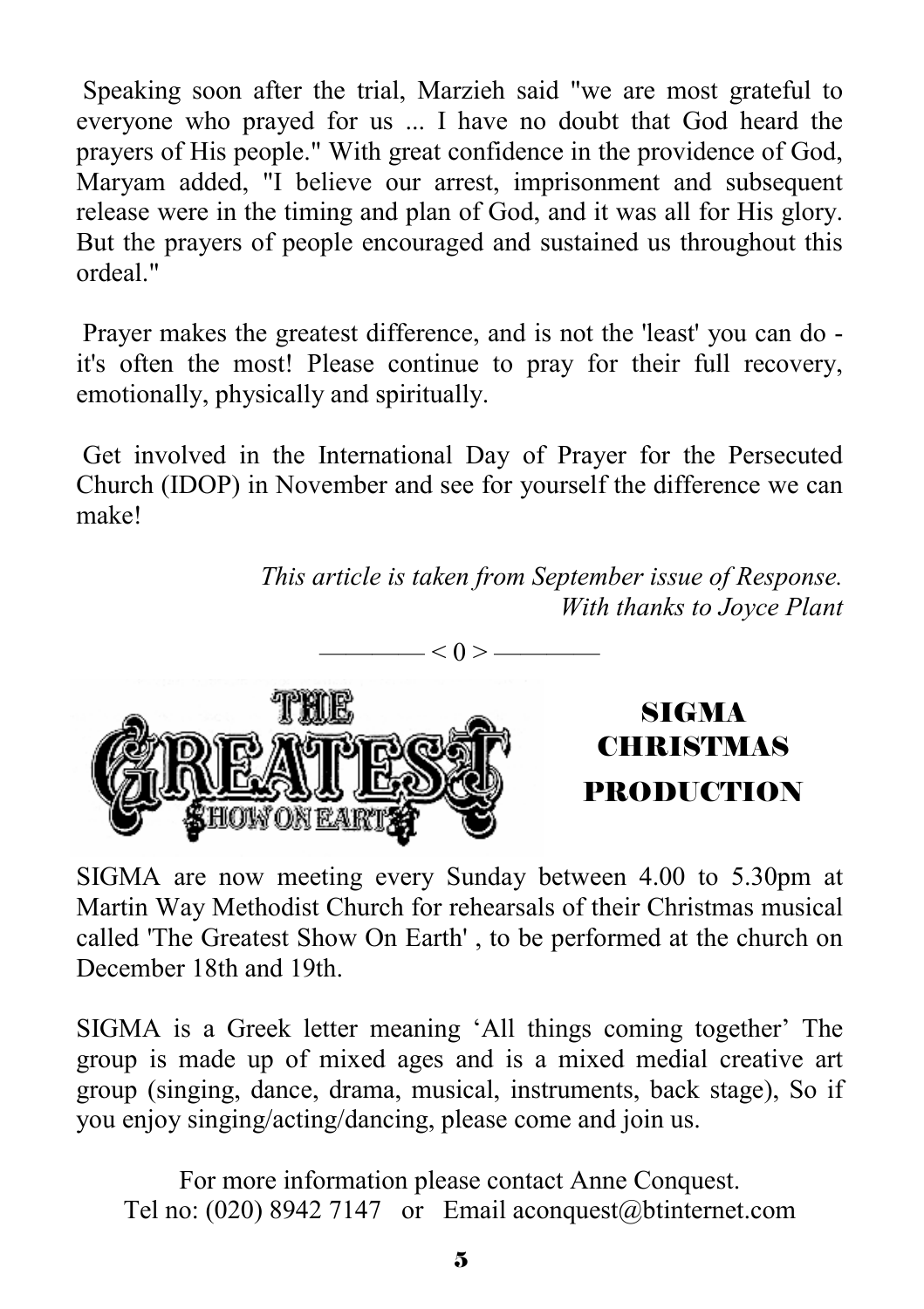## What it Means to be Poor

A rich parent, wishing that his son learns what it means to lack the luxury he lived in, sent him to stay with farmers on their farm.

The son spent three days and three nights on the farm.

Driving back to the city, the father enquired on his son's experiences, to which the son repled that his stay was a positive one.

Have you learnt anything, asked the father.

Oh yes, replied the son:

1 – We have one dog whilst they have four.

2 – We have a swimming pool as large as our garden and full of chemically treated water. They have a river with crystal clear water, full of various types of fish and fauna .

3- We use electricity to lit up our garden; they have the moon and the stars to brighten up their fields.

4 – Our garden extends up to the boundary wall; their land up to the horizon.

5 – We buy our food; they grow it in their fields, harvest it and cook it.

6 – Our music comes from CDs; their lives are brightened by a continuous symphony of birds, crickets , animals and other sounds from nature ....

... And which, on occasion, is also accompanied by the voices of neighbours working in the adjoining fields.

7 – That we use microwaves and other modern appliances, but our food lacks the flavour of their food, which is cooked on a slow buring fire.

8 – That to protect ourselves, we live behind walls and burglar alarms whilst they live with doors wide open and protected by their neighbours' friendship

9 – That our lives are dependent on mobile phones, computers, television and theirs enriched by life, the sun and the sky, the land and their livestock, their families.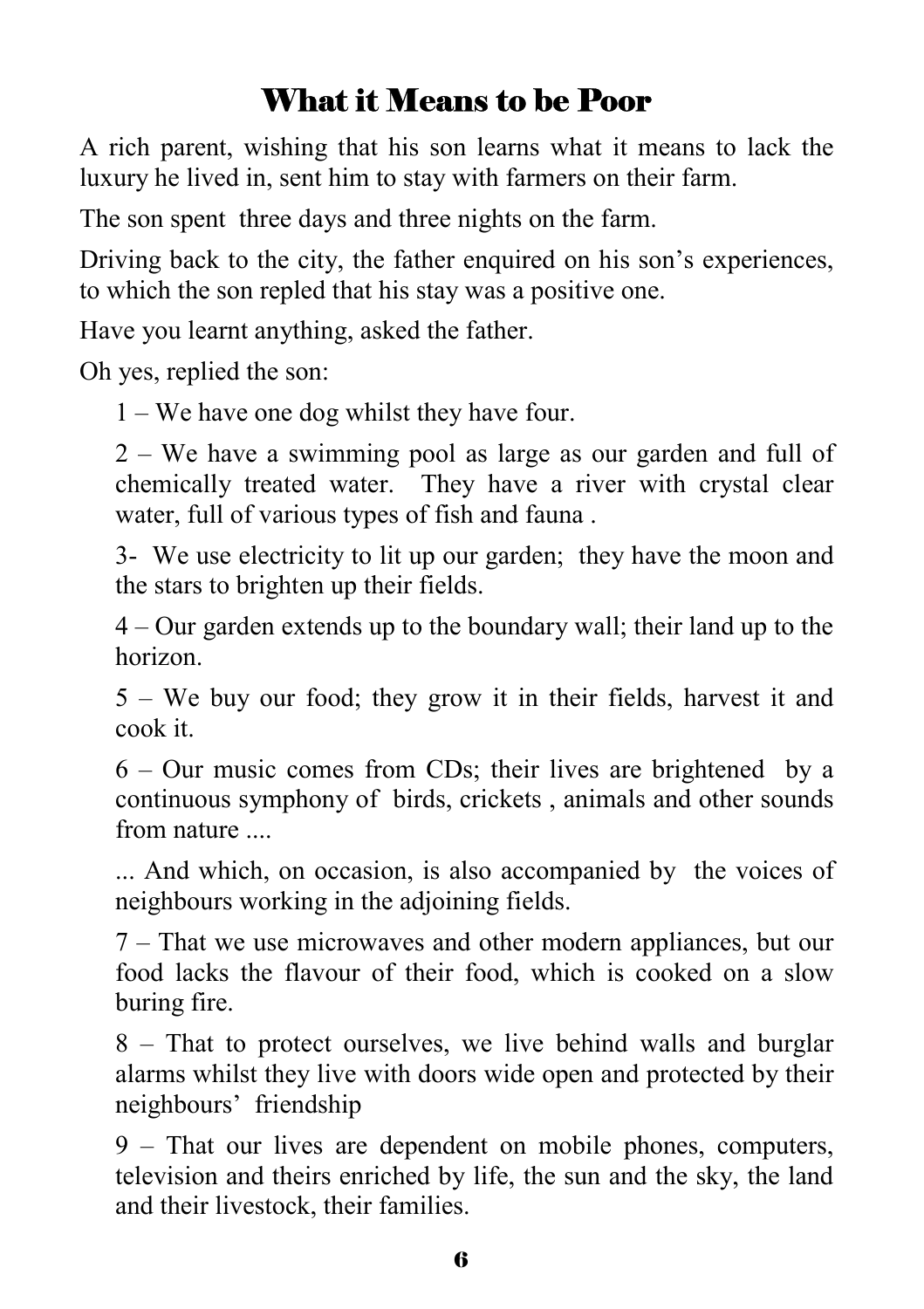The father was utterly stunned by his son's reflections. His son then added:

In a nutshell, thank you for showing me how poor we are!

Indeed, with every passing day we tend to become poorer because we distance ourselves further from nature, God's greatest gift to mankind.

And we are more preoccupied with accumulating possessions and riches rather than enjoying this wonderful gift of nature and being thankful for being alive and well.

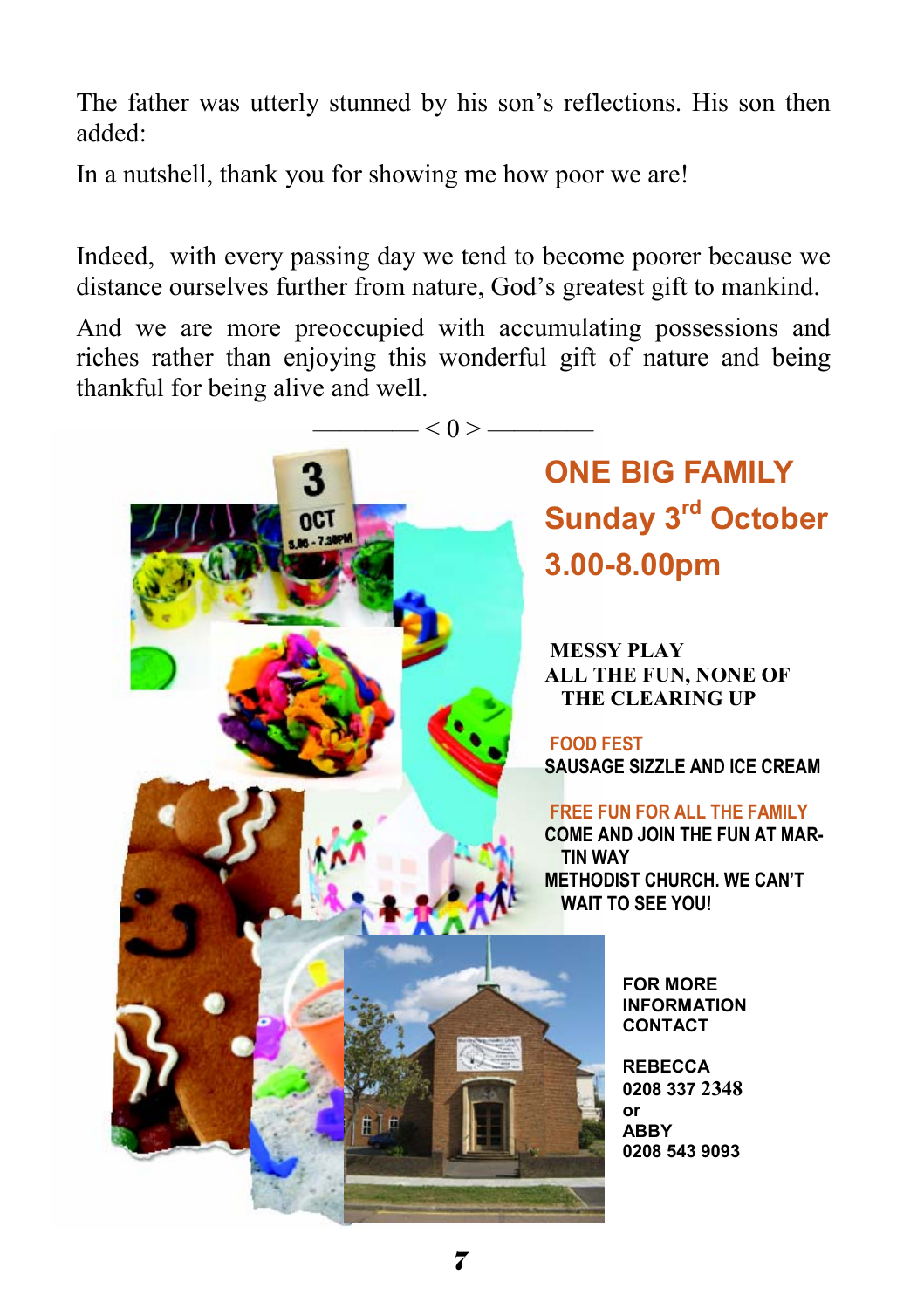

### FAIRTRADE RECIPES

Nutty Chocolate & Coffee Brownies Makes about 12 brownies

*An ideal treat!* 

110g butter 2 eggs, beaten 50g plain flour 1 teaspoon baking powder pinch of salt 100g hazelnuts (chopped in half) 225g unrefined (golden) Fairtrade sugar 50g dark Fairtrade chocolate, roughly broken up

*For the frosting:* 100g butter, softened to room temperature 100g icing sugar 1 tablespoon strong black Fairtrade coffee 100g cream cheese

Pre-heat oven to 180°C/350°F/gas mark 4. Grease a tin measuring approximately 27cm x 18cm and line with baking parchment, allowing paper to rise 3cm above the tin. Toast hazelnuts in oven for 10 minutes (maximum) until lightly browned. Melt chocolate and butter in a bowl over a pan of simmering water. Sieve flour, baking powder and salt into a bowl. Stir in sugar. Beat in eggs and chocolate mixture until well-mixed. Stir in hazelnuts. Pour mixture into the tin and bake for 30-40 minutes until centre springs back when lightly pressed.

Remove from oven and allow to cool completely in tin.

To make frosting, beat butter and icing sugar together until pale and fluffy. Beat in cream cheese and coffee. Spread frosting on the cooled Brownies. Chill in fridge for 30 minutes, then cut into squares before serving.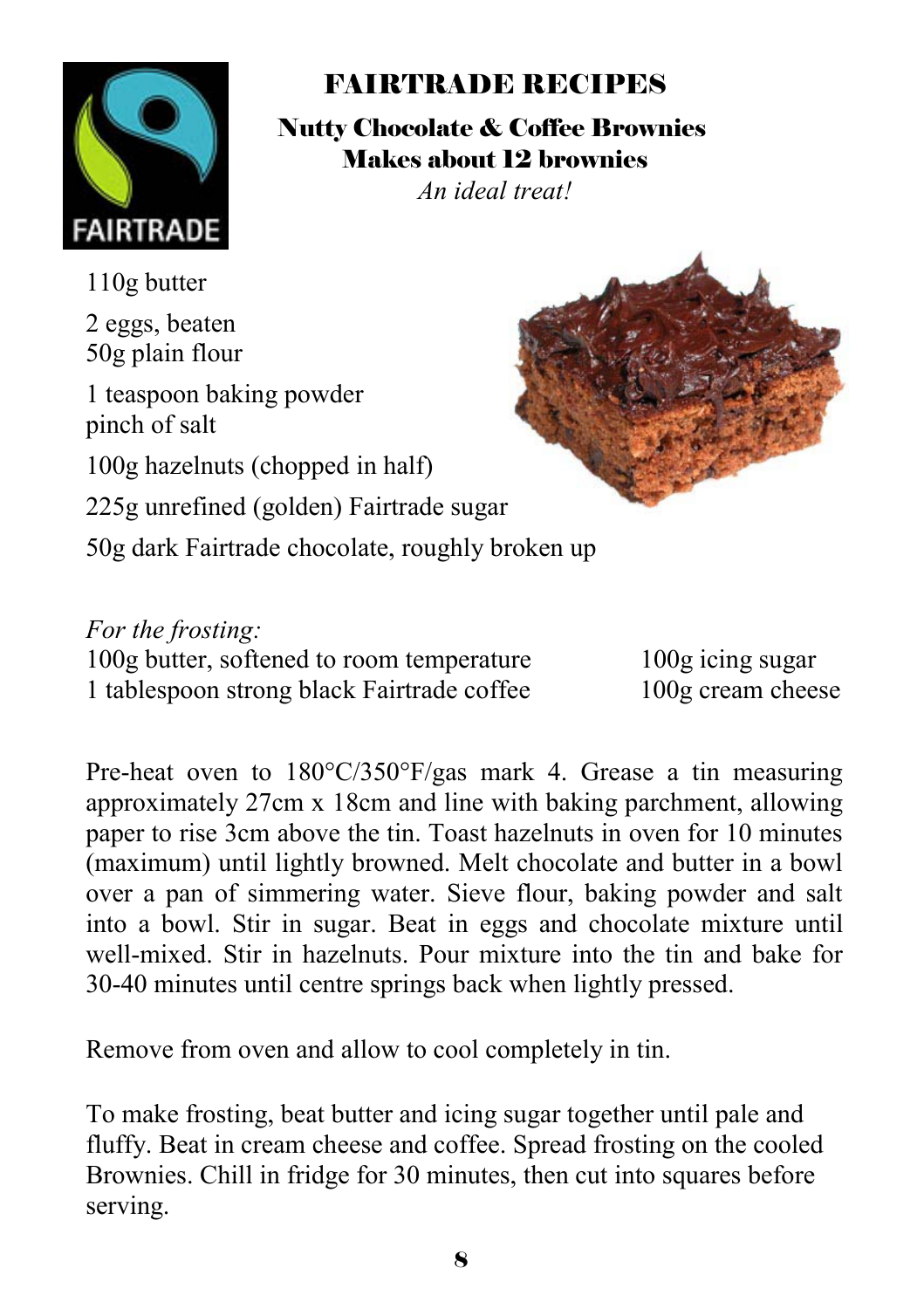### PUZZLE CORNER

**CODEWORD CROSSWORDS** are a different type of crossword puzzle in which **conventional clues are omitted.** Instead, answer **words** in the diagram **are represented by numbers.** 

**Each number** represents **a different letter of the alphabet** but not all letters of the alphabet are used. To help you get started in the puzzle below  $7 = N$ ,  $12 = I$  and  $19 = L$ 

|    |    | 17 | 18              | 8               | 8  | 23      |        | 15      | 12 | 7  | 14              | 19 | 24 |    |
|----|----|----|-----------------|-----------------|----|---------|--------|---------|----|----|-----------------|----|----|----|
| 5  |    | 19 |                 | 3               |    | 16      |        | $^{24}$ |    | 24 |                 | 12 |    |    |
| 24 | 11 | 1  | 19              | 26              | 24 | 14      |        | 18      | 24 | 12 | 17              | 7  | 24 | 14 |
| 16 |    | 26 |                 | 12              |    | 8       |        | 9       |    | 26 |                 | 24 |    | 24 |
| 19 | 24 | 26 | 14              | 8               | 4  | 7       |        | 21      | 6  | 25 | 7               | 16 | 3  | 21 |
| 8  |    | 8  |                 | 7               |    | 7       |        |         |    | 24 |                 | 17 |    | 15 |
| 26 | 24 | 7  | 26              | 21              |    | 16      | 26     | 26      | 8  | 18 | 7               | 24 | 20 | 21 |
|    | 26 |    |                 |                 |    |         | 16     |         |    |    |                 |    | 8  |    |
| 6  | 16 | 3  | 24              | 18              | 7  | 16      | 1      | 23      |    | 22 | 24              | 21 | 1  | 21 |
| 1  |    | 1  |                 | 24              |    |         |        | 12      |    | 24 |                 | 26 |    | 26 |
| 9  | 16 | 9  | 20              | 19              | 8  | 7       |        | 7       | 16 | 18 | 18              | 16 | 26 | 24 |
| 12 |    | 19 |                 | 16              |    | 24      |        | 14      |    | 12 |                 | 26 |    | 16 |
| 26 | 25 | 12 | 21              | 26              | 19 | 24      |        | 13      | 16 | 6  | 26              | 1  | 16 | 19 |
|    |    | 21 |                 | 24              |    | 14      |        | 1       |    | 25 |                 | 18 |    | 21 |
|    | 21 | 25 | 16              | 14              | 24 | 21      |        | 19      | 8  | 8  | 21              | 24 |    |    |
| 1  |    | 2  | 3               | 4               | 5  | 6       | 7<br>N | 8       | 9  | 10 | $\overline{11}$ | 12 | 13 |    |
| 14 |    | 15 | $\overline{16}$ | $\overline{17}$ | 18 | 19<br>г | 20     | 21      | 22 | 23 | 24              | 25 | 26 |    |

The above puzzle is thanks to http://biblewordgames.com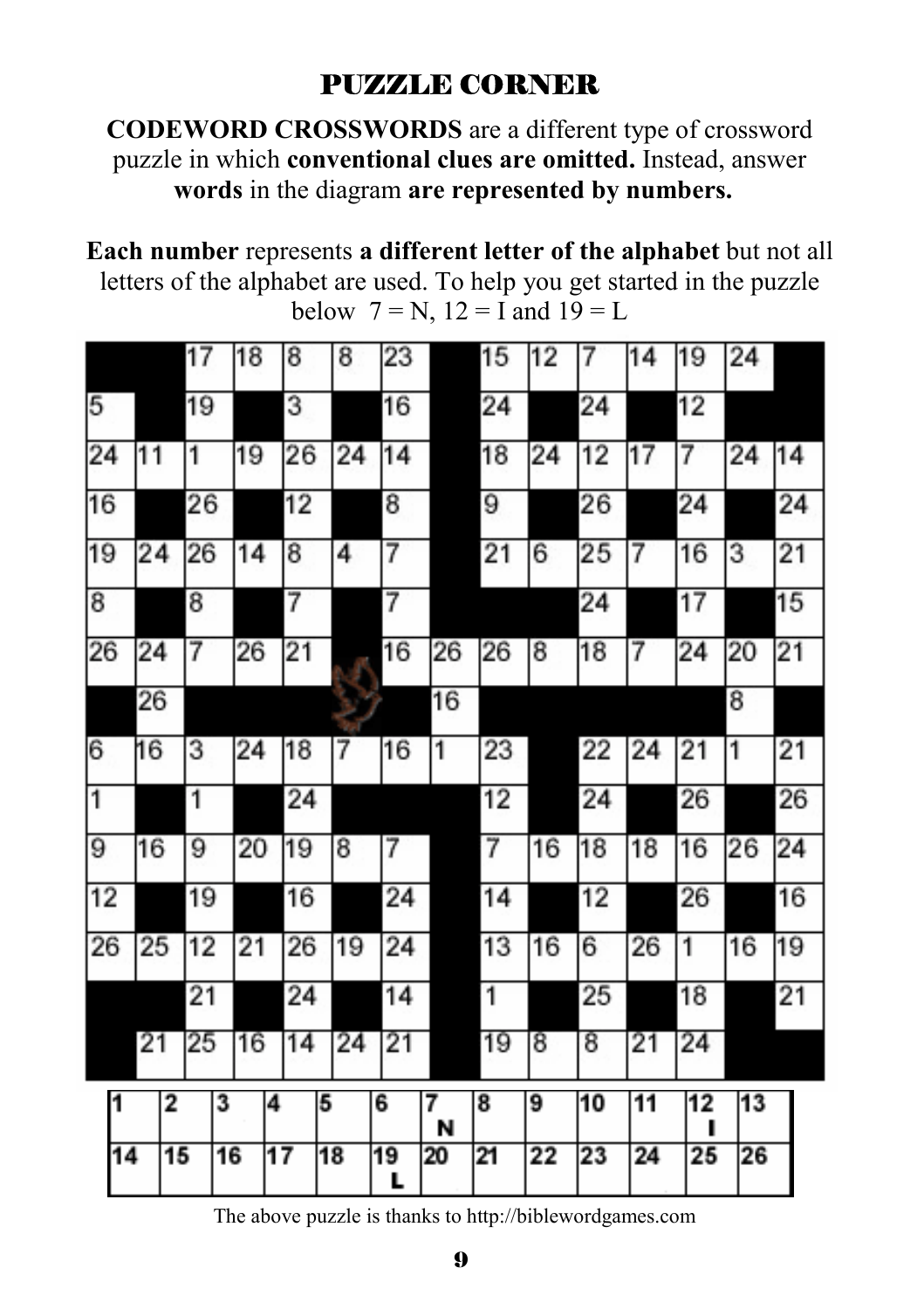## **CHURCH DIARY**



| Fri      | $\mathbf{1}$ | $12.30 \text{ pm}$ | Luncheon Club                                                                                               |  |  |  |  |  |  |
|----------|--------------|--------------------|-------------------------------------------------------------------------------------------------------------|--|--|--|--|--|--|
| Sun      | 3            | $10.30$ am         | All Age Worship led by David Eagle                                                                          |  |  |  |  |  |  |
|          |              | $3.00 - 7.30$ pm   | One Big Family with Tongues of Fire at 6pm                                                                  |  |  |  |  |  |  |
| Tue      | 5            | 10.30am-noon       | Coffee and Chat                                                                                             |  |  |  |  |  |  |
|          |              | 8.00 pm            | Time for Prayer                                                                                             |  |  |  |  |  |  |
| Weds 6   |              | 7.45 pm            | Midways Group - Richard Polly - The tablecloth                                                              |  |  |  |  |  |  |
| Sun      | 10           | $10.30$ am         | Holy Communion Service led by Rev Paul Timmis                                                               |  |  |  |  |  |  |
| Tue      | 12           |                    | 10.30am-noon Coffee and Chat                                                                                |  |  |  |  |  |  |
|          |              | 8.00 pm            | Time for Prayer                                                                                             |  |  |  |  |  |  |
| Fri      | 15           | $12.30 \text{ pm}$ | Luncheon Club                                                                                               |  |  |  |  |  |  |
| Sun $17$ |              | $10.30$ am         | Morning Service led by Brenda Cannon                                                                        |  |  |  |  |  |  |
|          |              | $6.30 \text{ pm}$  | Communion Service led by Rev Paul Timmis                                                                    |  |  |  |  |  |  |
| Tue      | -19          | 10.30am-noon       | Coffee and Chat                                                                                             |  |  |  |  |  |  |
|          |              | 8.00 pm            | Time for Prayer                                                                                             |  |  |  |  |  |  |
|          |              | $7.30 \text{ pm}$  | Men's Supper Club - Rev Roger Hoath -<br>Dining with the famous                                             |  |  |  |  |  |  |
| Weds 20  |              | 7.45 pm            | Midways Group - Bobby Watson -<br>My life in amateur dramatics                                              |  |  |  |  |  |  |
| Sat      | 23           | 10am - 1 pm        | Big Brunch                                                                                                  |  |  |  |  |  |  |
| Sun      | 24           | 10.30am            | Morning Service led by Rev Paul Timmis                                                                      |  |  |  |  |  |  |
| Tue 26   |              | $10.30$ am-noon    | Coffee and Chat                                                                                             |  |  |  |  |  |  |
|          |              | $8.00 \text{ pm}$  | Time for Prayer                                                                                             |  |  |  |  |  |  |
| Fri      | 29           | $12.30 \text{ pm}$ | Luncheon Club                                                                                               |  |  |  |  |  |  |
| Sun $31$ |              | $10.30$ am         | Morning Service led by Tony Loft                                                                            |  |  |  |  |  |  |
|          |              |                    | Please refer to the Website (www.martinway.org.uk) or Weekly Notice Sheet<br>for any additional information |  |  |  |  |  |  |

10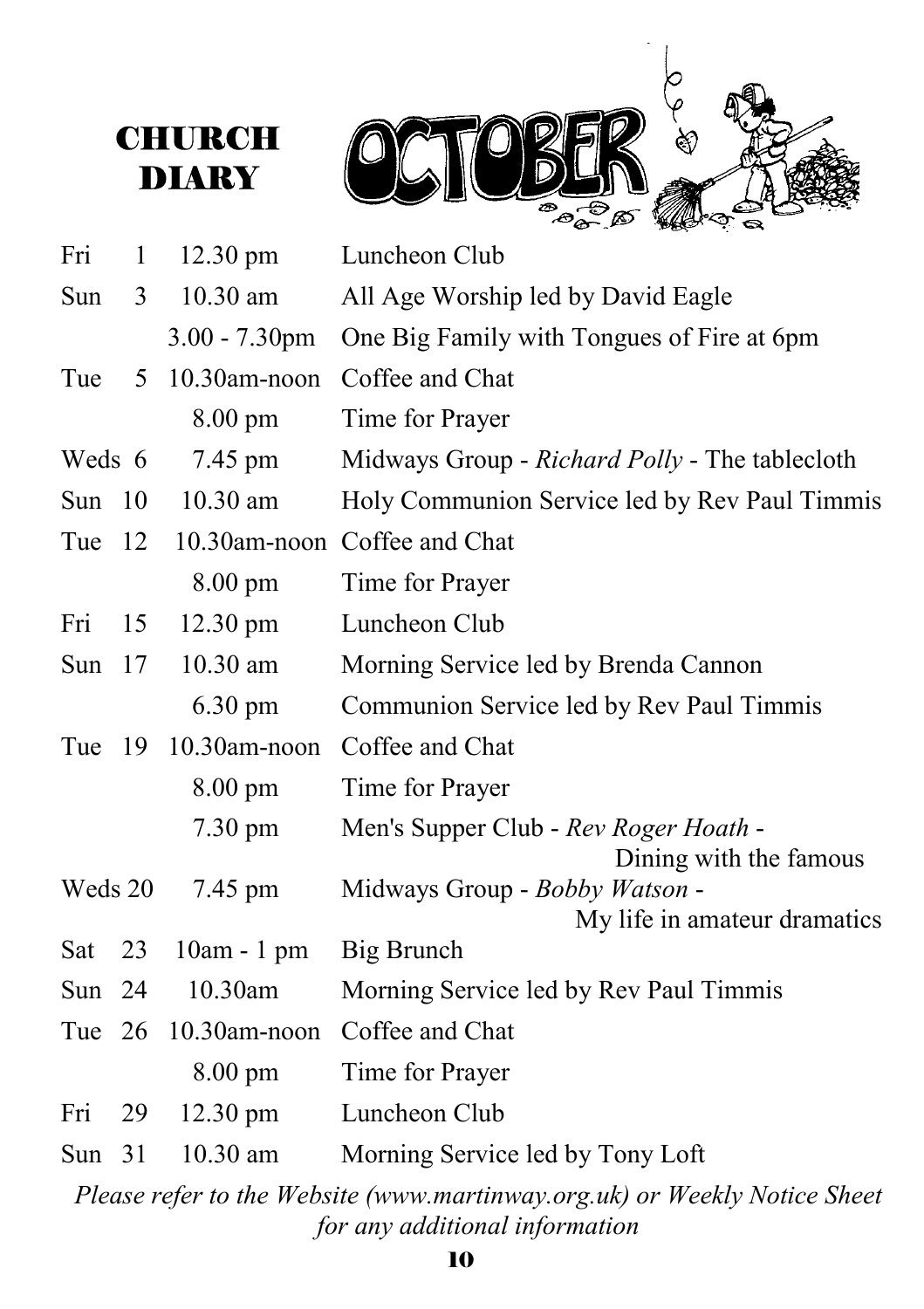

We wish all of those why celebrate a birthday this month a very

*Happy Birthday* 

and especially to:

# **Jennifer Smith on 13th October Tyler Butland-Brooks on 26th October**

### BIRTHDAY GREETINGS

 $\leq 0$  >  $\leq$ 

We have many new additions to the church family recently.

If you wish to have your child's birthday mentioned in the Newsletter please pass the details to our Editor, Andrew Fox.

He can be contacted via email at roife@hotmail.co.uk or by phone on (020) 8330 7917

 $\longrightarrow$  < 0 >  $\longrightarrow$ 

**PUZZZLE CORNER** 

Answer for last month's Wordseach

Did you find them all?